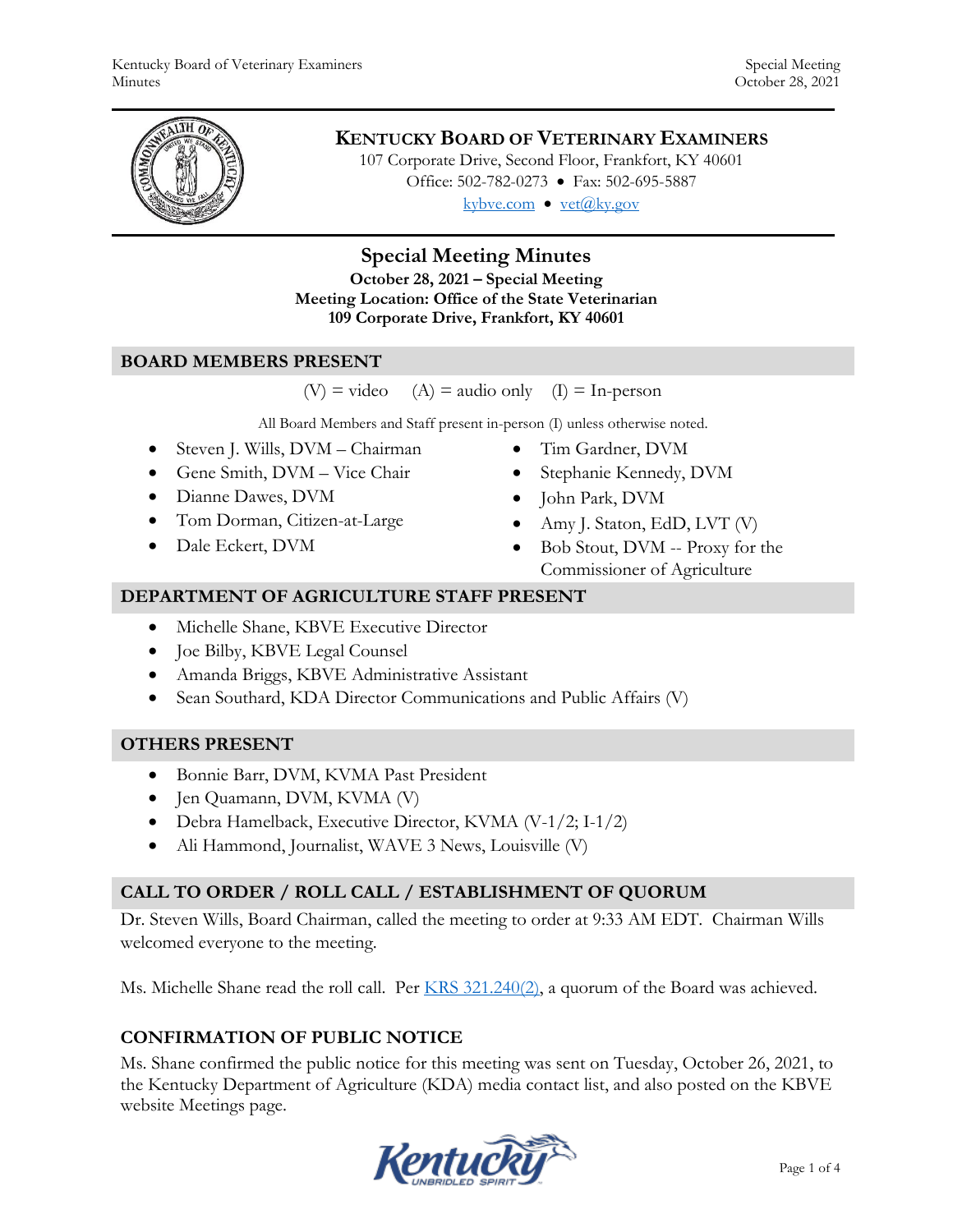## **READING OF MISSION STATEMENT**

Vice Chair Gene Smith, DVM read aloud the KBVE mission statement.

#### **CONSENT AGENDA**

Approval of Board Per Diem and Meeting Travel

**A MOTION** was made by Dr. John Park to approve the consent agenda. The motion, seconded by Dr. Gardiner, passed unanimously.

#### **BUSINESS AGENDA**

#### **AAVSB Conference Update**

Chairman Wills, Dr. Dawes, and Ms. Shane provided an update re their attendance at the 2021 AAVSB Annual Meeting in Denver, CO.

New AAVSB Leadership:

- Dr. Chris Runde, AAVSB President (Maryland)
- Leslie Knachel, MPH, AAVSB President-Elect (Virginia)
- Dr. Thomas C. (T.C.) Branch, AAVSB Director (Alabama)
- Dr. Stephanie Kube, AAVSB Director (Massachusetts)
- Dr. Frank Richardson, AAVSB Director (Nova Scotia)
- Others still holding seats:
	- o Roger Redman, DVM (Ohio), Immediate Past President
	- o Kim Gemeinhardt, DVM (North Carolina), Treasurer
	- o Amy Haywood, LVT (District of Columbia), Director
	- o Timothy Kolb, DVM (Ohio), Director
	- o Mark Logan, VMD (New Jersey), Director
	- o James T. Penrod, CAE, FASLA, Ex-Officio Member (non-voting), Secretary & Executive Director

Other AAVSB Positions Elected:

- Kathy Bowler, AAVSB Representative to the ICVA (Public Member) (California)
- Dr. Helen Tuzio, AAVSB Representative to the ICVA (Veterinarian) (New York)
- Dr. Frank Walker, AAVSB Representative to the ICVA (Veterinarian) (North Dakota)
- Dr. Ronald Komich, AAVSB Nominating Committee (North Carolina)

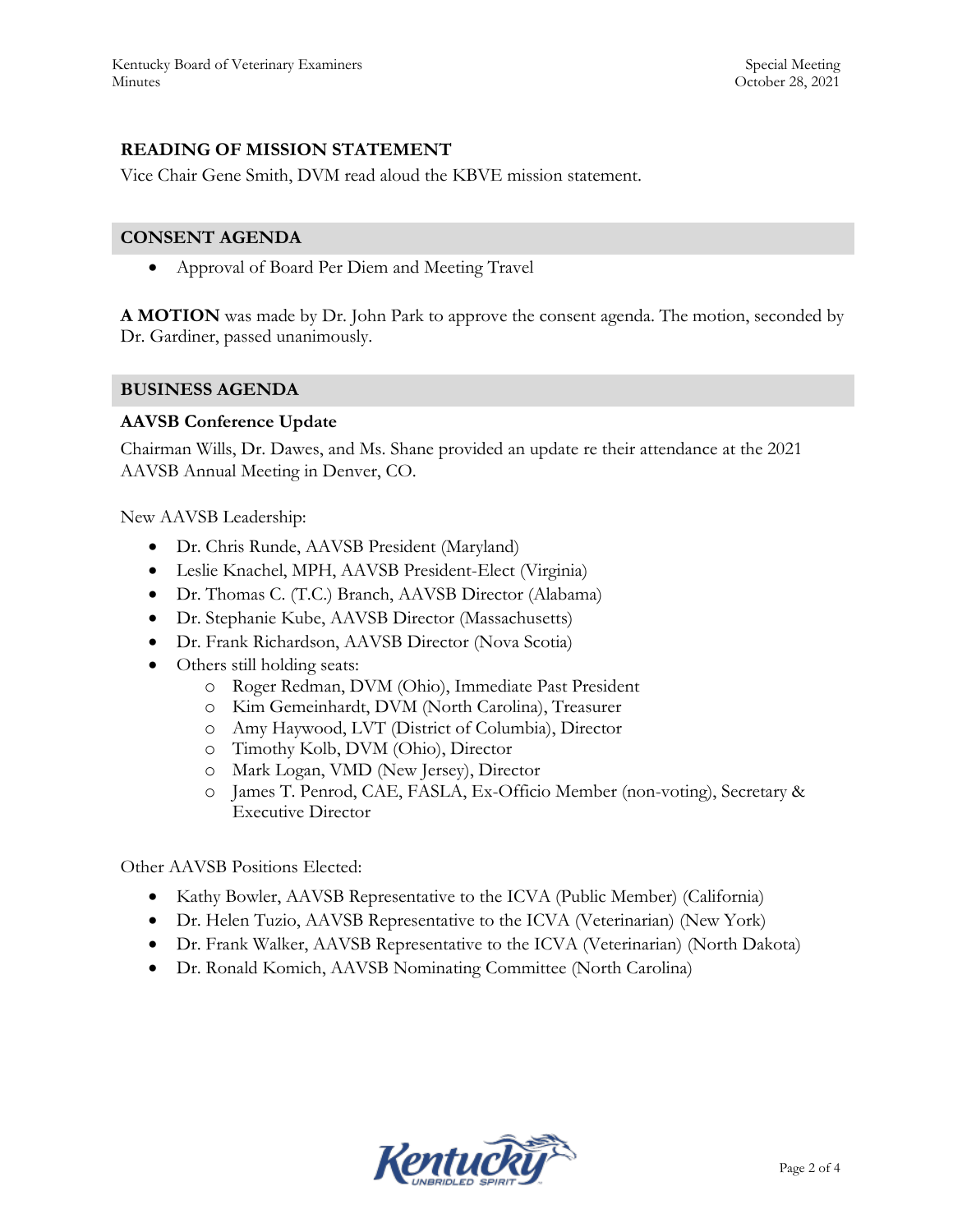## **GOVERNMENT AFFAIRS COMMITTEE**

#### **Practice Act Modernization discussion –**

- Chairman Wills & Ms. Shane provided a summary of comments and feedback from the KVMA Practice Act Modernization review committee
- Ms. Shane led a discussions about "Allied Professionals". Members of the Board determined that more research was needed in this area before including any changes to the Practice Act that would allow the KBVE to provide a credential to potentially qualified practitioners, including learning the number and types of schools in the U.S. offering these training courses.
- Mr. Joe Bilby introduced a proposal to limit the use of term "chiropractor" or "chiropractic" by veterinarians.
- Members of the Board discussed changing the term "Veterinary Assistant" to "Veterinary Aid" (lay person), and redefining the term "Veterinary Assistant" to be a person certified by NAFTA.
- Members of the Board discussed Veterinary Facility Registrations and Inspections in detail. Members agreed waive inspections for AHA Certified facilities was appropriate, but that these facilities would still need to register with the KBVE.
- At KVMA's request, Members of the Board discussed adding telemedicine definitions.

#### **NOTES:**

- Ms. Amy Staton joined the meeting virtually at 10:33 AM
- Meeting break at  $11:13 11:24$  AM
- Break for food at 12:20 PM, working lunch
- Dr. Gardener departed at 12:25 PM

**A MOTION** was made by Dr. Park directing Joe and Ms. Shane to proceed with edits to the Practice Act Modernization Package with modifications as discussed, and provide this draft to KVMA for their consideration. The motion, seconded by Dr. Smith, passed unanimously.

#### **Modernization Whitepaper**

Members of the Board reviewed and discussed proposed edits to the summary factsheet.

#### **Next Steps**

- Package to be returned to KVMA for their vote of support
- Mr. Bilby provided an overview of the legislative process and KBVE Member roles

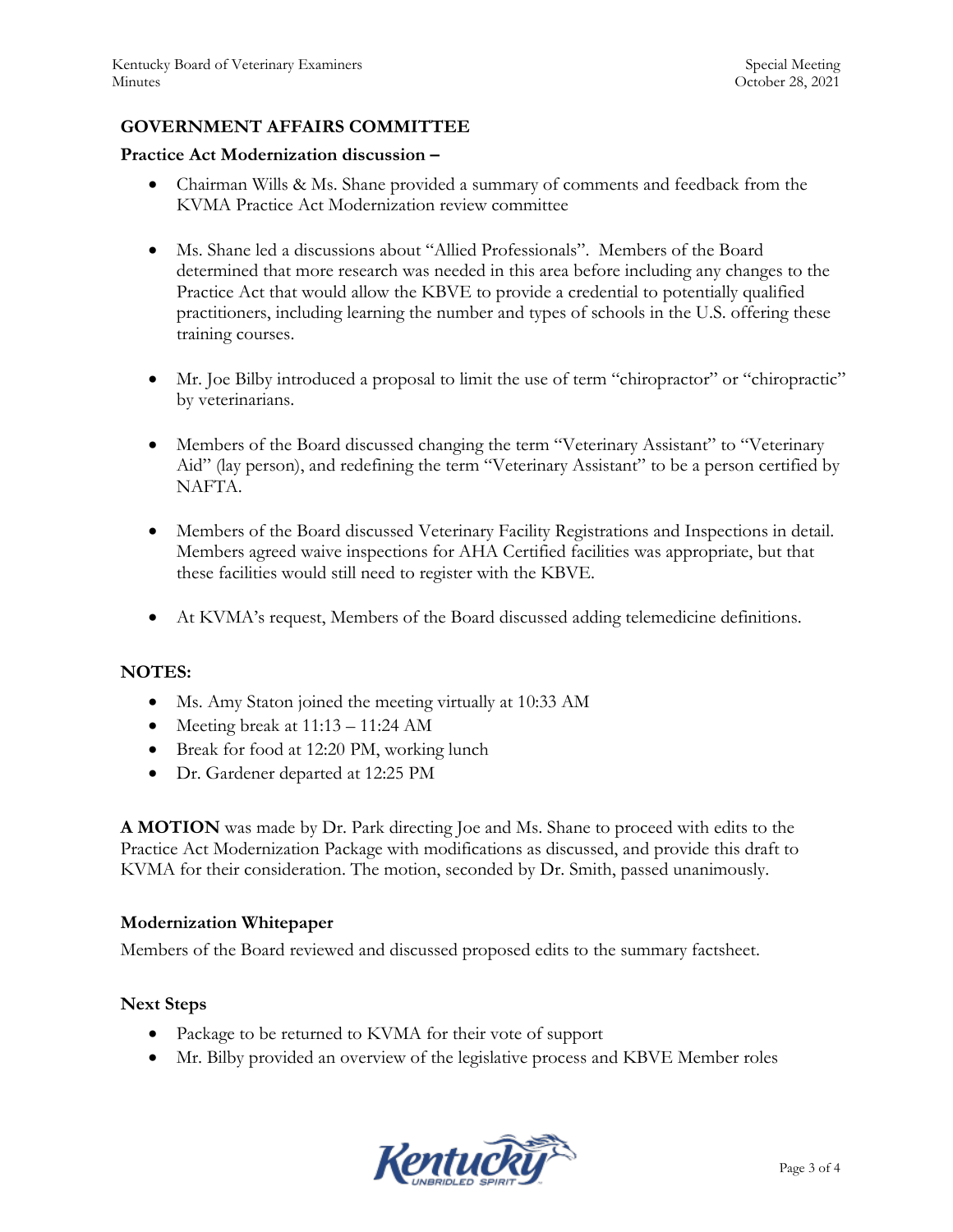Kentucky Board of Veterinary Examiners Special Meeting Special Meeting Special Meeting Minutes October 28, 2021

#### **Discussion of Possible Regulations**

Review & discussion of proposed regulations was tabled until a future meeting.

#### **FUTURE MEETING DATES**

Thu, Dec 2 – Regular Meeting @ 1:00 PM EDT Office of the State Veterinarian, 109 Corporate Drive, Frankfort, KY

# **ADJOURNMENT**

Chairman Wills adjourned the meeting at 2:30 pm.

These Meeting Minutes were approved by the Board on December 2, 2021.

 $\alpha$  diens. Why sure Steven J. Wills, DVM, Chairman of the Board

PRESIDING OFFICER: Steven J. Wills, DVM, Board Chairman Minutes Recorded by: Michelle M. Shane, Executive Director Minutes Reviewed by: Joe A. Bilby, Legal Counsel

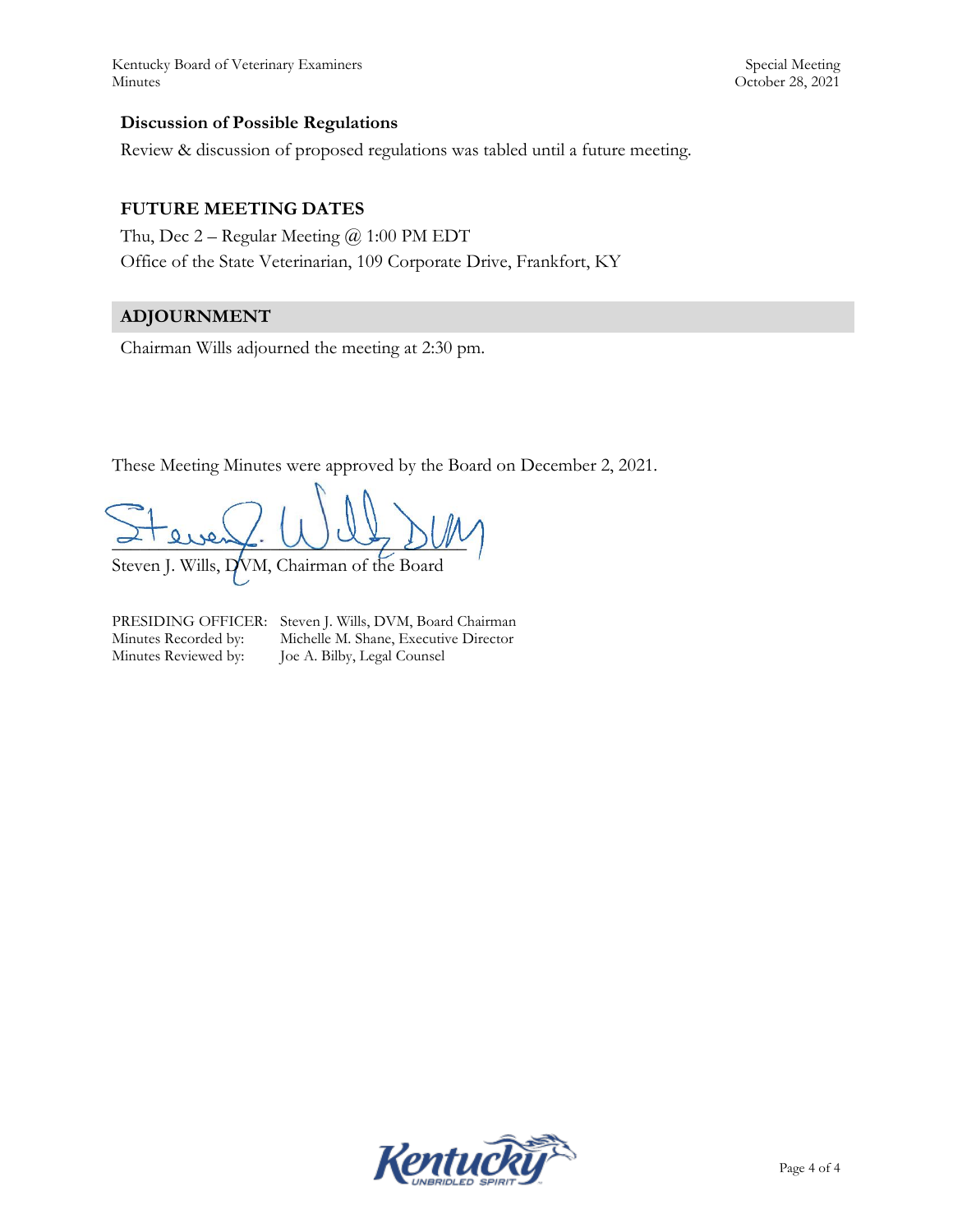

# **KENTUCKY BOARD OF VETERINARY EXAMINERS**

107 Corporate Drive, Second Floor, Frankfort, KY 40601 Office: 502-782-0273 • Fax: 502-695-5887 kybve.com  $\bullet$  yet $(\partial_k ky.gov)$ 

# **Special Meeting Agenda**

**October 28, 2021 – Special Meeting Meeting Location: Office of the State Veterinarian 109 Corporate Drive, Frankfort, KY 40601**

## **Due to continuing COVID-19 Protocols,**

**citizens and observers are encouraged to attend the meeting virtually.**

Join Zoom Meeting [https://us02web.zoom.us/j/85164514864?pwd=OEwzN2QyZU1HMGRDU1prazU0Ykp](https://us02web.zoom.us/j/85164514864?pwd=OEwzN2QyZU1HMGRDU1prazU0YkpBZz09) [BZz09](https://us02web.zoom.us/j/85164514864?pwd=OEwzN2QyZU1HMGRDU1prazU0YkpBZz09)

Meeting ID: 851 6451 4864 Passcode: 305260 One tap mobile +19294362866,,85164514864# US (New York) 13017158592,,85164514864# US +(Washington DC)

Dial by your location (any number will work); then enter Meeting ID: 851 6451 4864 +1 929 436 2866 US (New York) +1 301 715 8592 US (Washington DC) +1 312 626 6799 US (Chicago) +1 669 900 6833 US (San Jose) +1 253 215 8782 US (Tacoma) +1 346 248 7799 US (Houston)

## 9:30 AM **CALL TO ORDER**

## **ROLL CALL / ESTABLISHMENT OF QUORUM**

## **CONFIRMATION OF PUBLIC NOTICE**

## **READING OF MISSION STATEMENT**

## **CONSENT AGENDA**

Approval of Board Per Diem and Meeting Travel

## **BUSINESS AGENDA**

## **AAVSB Conference Update**